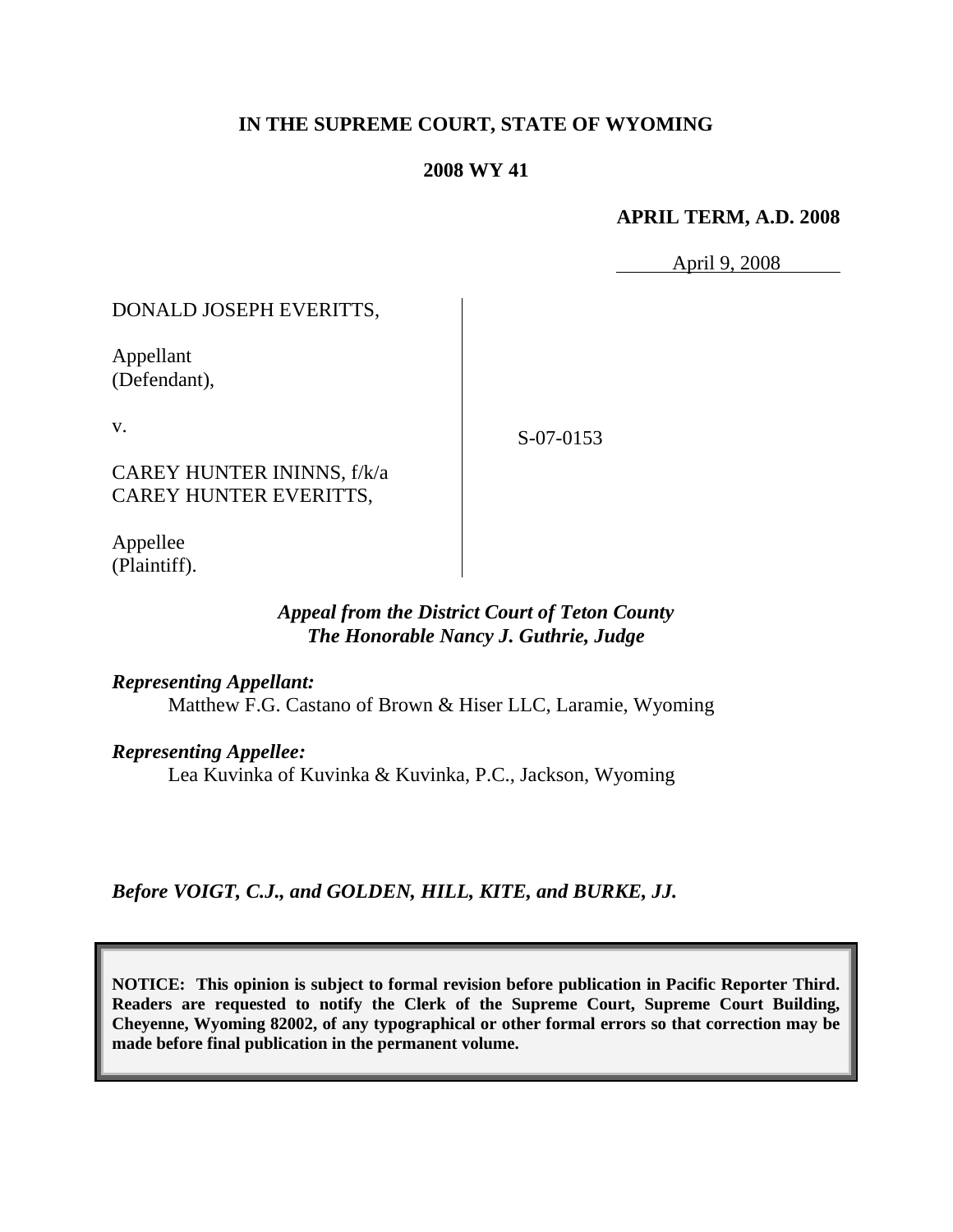# **HILL, Justice.**

[¶1] Appellant, Donald Joseph Everitts (Husband), seeks review of an order of the district court which denied his motion for an order to show cause why Appellee, Carey Hunter Ininns (fka Everitts) (Wife), should not be held in contempt for failure to obey the district court's custody and visitation provisions, as they were set out in the parties' stipulated Settlement Agreement which was adopted into the divorce decree. In addition, Husband contends that the district court's order operated in such a manner as to modify visitation, without there having been a petition to modify custody/visitation presented to the district court for consideration. We will affirm the district court's "Order on Defendant's [Husband's] Petition to Show Cause."

### **ISSUES**

[¶2] Husband raises these issues:

1. Whether a court may modify a divorce decree without a party filing a petition for modification and a finding of material change of circumstances.

2. Whether in the course of interpreting this Decree of Divorce and Settlement Agreement, the district court impermissibly considered evidence beyond the four corners of the document.

Wife responds with this query:

Did the district court abuse its discretion in entering the Order on Defendant's Petition to Show Cause?

# **FACTS AND PROCEEDINGS**

[¶3] A Decree of Divorce was entered in the district court on August 13, 2004, in which the parties' marriage was dissolved. The terms of the divorce were agreed to by the parties and memorialized in a Settlement Agreement that was filed in the district court on July 28, 2004. The parties are the parents of a son [Child] who was born in 1995. The only controversy that has arisen concerns the matter of visitation. The Settlement Agreement was detailed in addressing this issue, in significant part because of Husband's unusual working schedule. His work took him out of the country for about a month at a time, after which he would be home for about a month. We set out the details below:

> 4. **CHILD CUSTODY AND VISITATION.** The parties have carefully considered the matter of the custody of Child, and in doing so, they have been guided by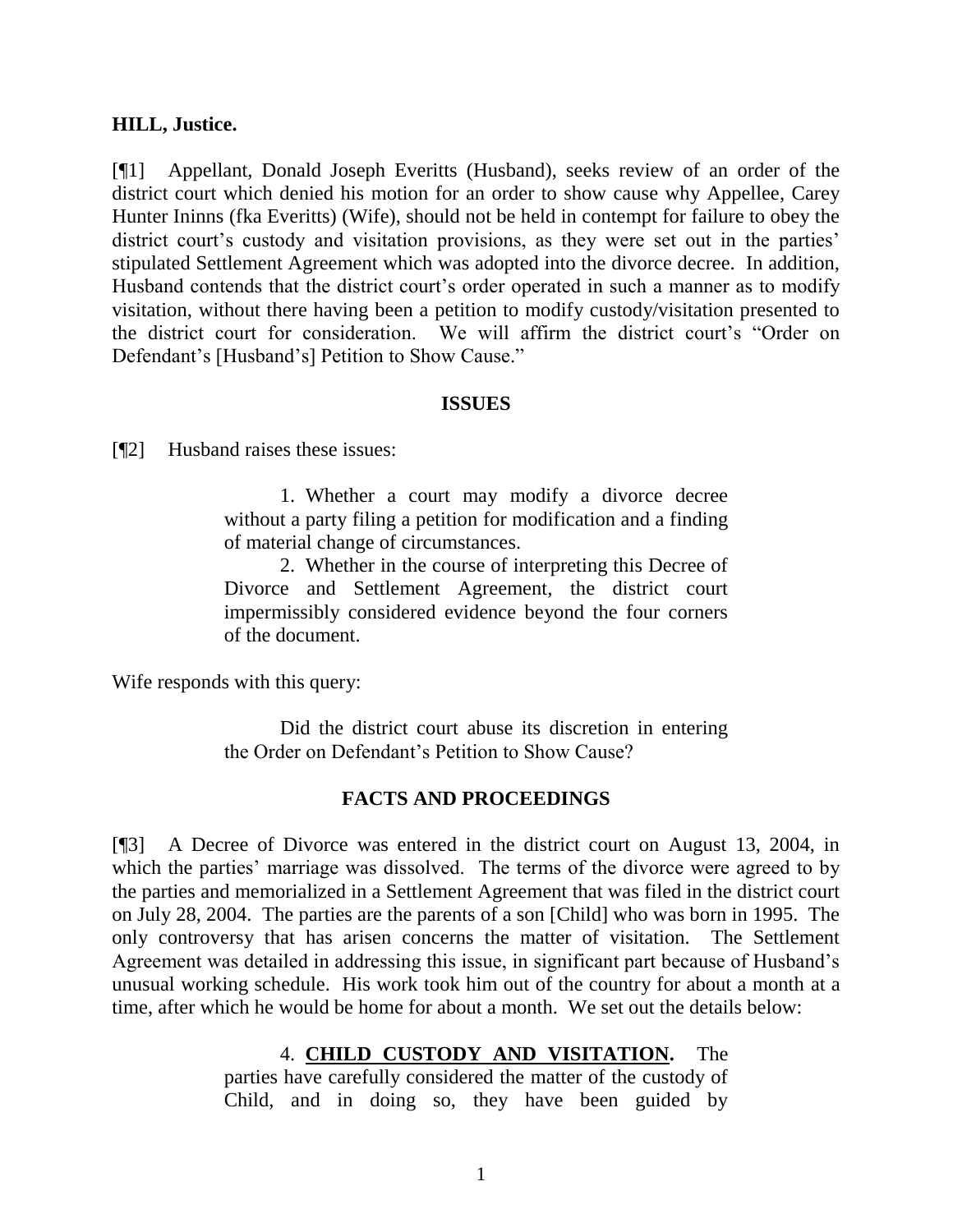considerations touching upon his welfare. The parties are convinced that the interests of [Child] will best be served through an arrangement which provides for joint legal custody. The Wife shall be the primary physical custodian of [Child]. The parties shall share time with [Child] in accordance with the following schedule:

(a) The Husband is currently employed on a work schedule out of the country four weeks on and four weeks off. Attached to this agreement as Exhibit C is a calendar from July through December, 2004 designating the nights when [Child] shall stay with the Husband and nights when [Child] shall stay with Wife. The parties shall follow this schedule through December 31, 2004, and thereafter on a similar basis. The schedule differs depending on whether it is during the school year or during the summer recess. The usual school holidays shall be shared as follows:

i. Christmas Vacation: To the extent possible based on the Husband's schedule, the parties will share onehalf of each Christmas holiday. The Wife shall have the first half of the Christmas holiday in 2004, and the second half of the holiday in 2005. The Husband shall have the second half of the Christmas holiday in 2004 and the first half in 2005. The parties shall thereafter alternate their time with [Child] on this basis.

ii. Spring Break: The Husband shall have the first half of Spring Break in 2005 and the second half in 2006. The Wife shall have the second half of Spring Break in 2005 and the first half in 2006.

iii. Thanksgiving: The Husband shall have [Child] for Thanksgiving vacation in 2004 and even years thereafter as indicated on the schedule attached hereto. The Wife shall have [Child] for Thanksgiving vacation in 2005 and odd years thereafter.

(b) Should the Husband's schedule not permit him to see [Child] during the precise period agreed upon for a particular holiday, the parties agree to work together in good faith toward sharing the time for that particular holiday in a manner that works for each of them.

(c) The Husband will typically arrive home from his work overseas on Thursday evening. During the school year he will pick up [Child] after school on Friday. During the summer he will pick up [Child] at approximately 9:00 a.m. on Friday.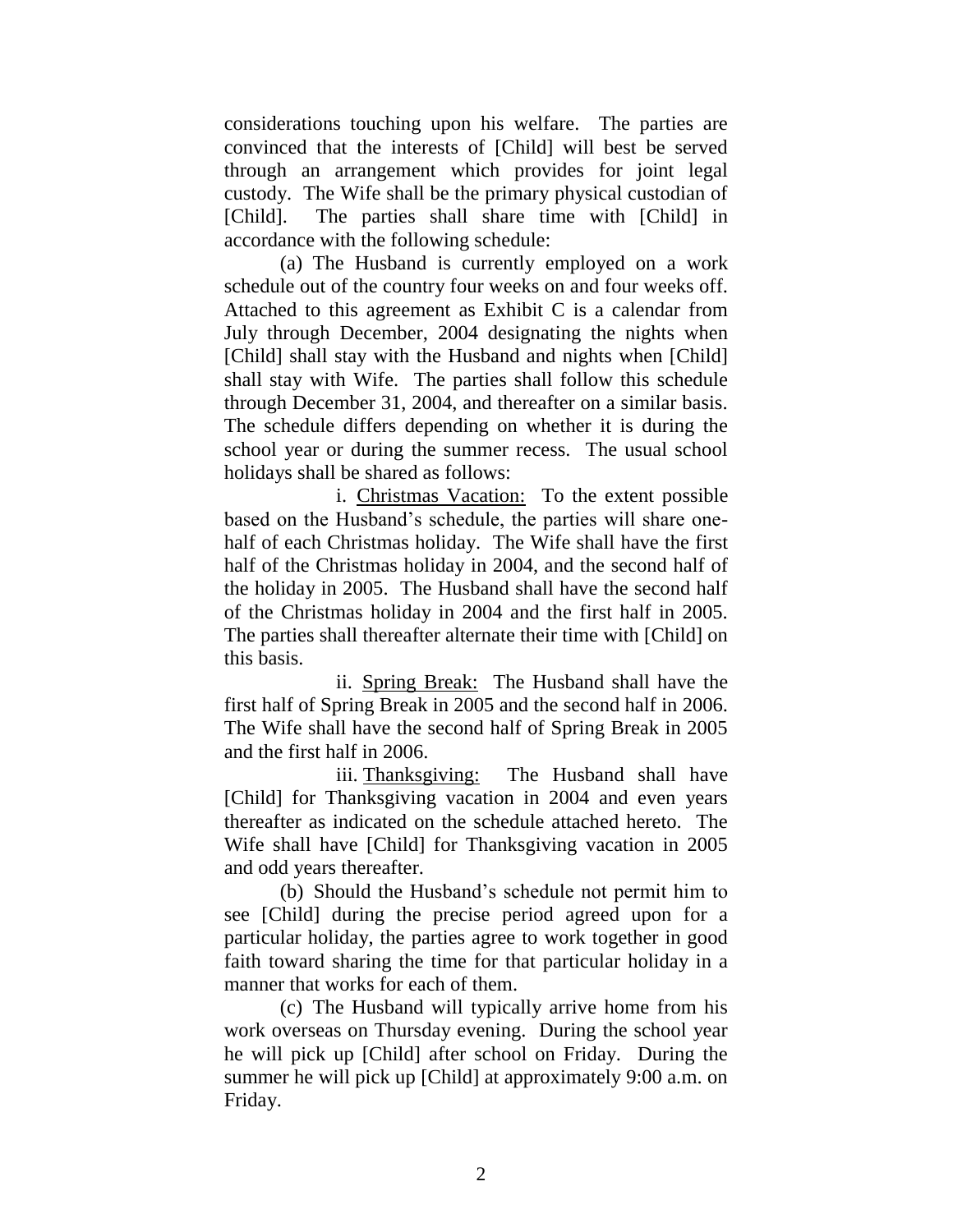(d) During the summer recess the Husband may have [Child] for two separate periods of two continuous weeks to be arranged by the parties before the end of the school year.

(e) The Husband shall provide the Wife at least seven (7) days notice of his return date from work, and more notice if possible. Notification shall be via e-mail.

(f) Should the Husband's employment overseas terminate, or change substantially, a new timesharing arrangement will be negotiated.

(g) Each parent will have the right to visit with [Child] for a dinner out during his/her off week, unless [Child] is out of town, camping, traveling, or the like.

(h) The parties shall exert every reasonable effort to maintain reasonable access and unhampered contact between each of them and the Child, and they shall confer with each other on all important matters pertaining to the health, welfare, education, and upbringing of the Child, with a view at arriving at a harmonious policy calculated to promote the best interest of the Child. Each party promises that neither shall do anything that shall estrange the Child from the other, or hamper the natural development of [Child's] love for each of the parties, nor shall either make statements in the presence of the Child that are designed to embarrass, malign, or negate the other party, nor shall they allow others to do so in the presence of the Child. Each party shall promptly notify the other in case of a serious illness concerning the Child. "Serious illness" shall mean any illness that confines the Child to bed for more than two days, or when the Child is placed in the hospital for any reason by a physician, or other circumstance other than the ordinary illnesses of life such as common colds, coughs, and flu. Selection of medical treatment, surgical, hospital, dental, institutional, or psychiatric care shall be agreed upon mutually by the parties, except in case of emergency, and in such emergency situation, whoever shall have physical custody of the Child shall decide upon medical treatment, and then immediately attempt to notify the other parent.

i. The parties acknowledge and agree that in sharing the Child's time as set forth in the above schedule, they have a duty to exercise the same so as to benefit the Child to the greatest extent possible, and so as not to interfere with [Child's] attendance at school or schoolwork or extracurricular activities, except to the least extent possible.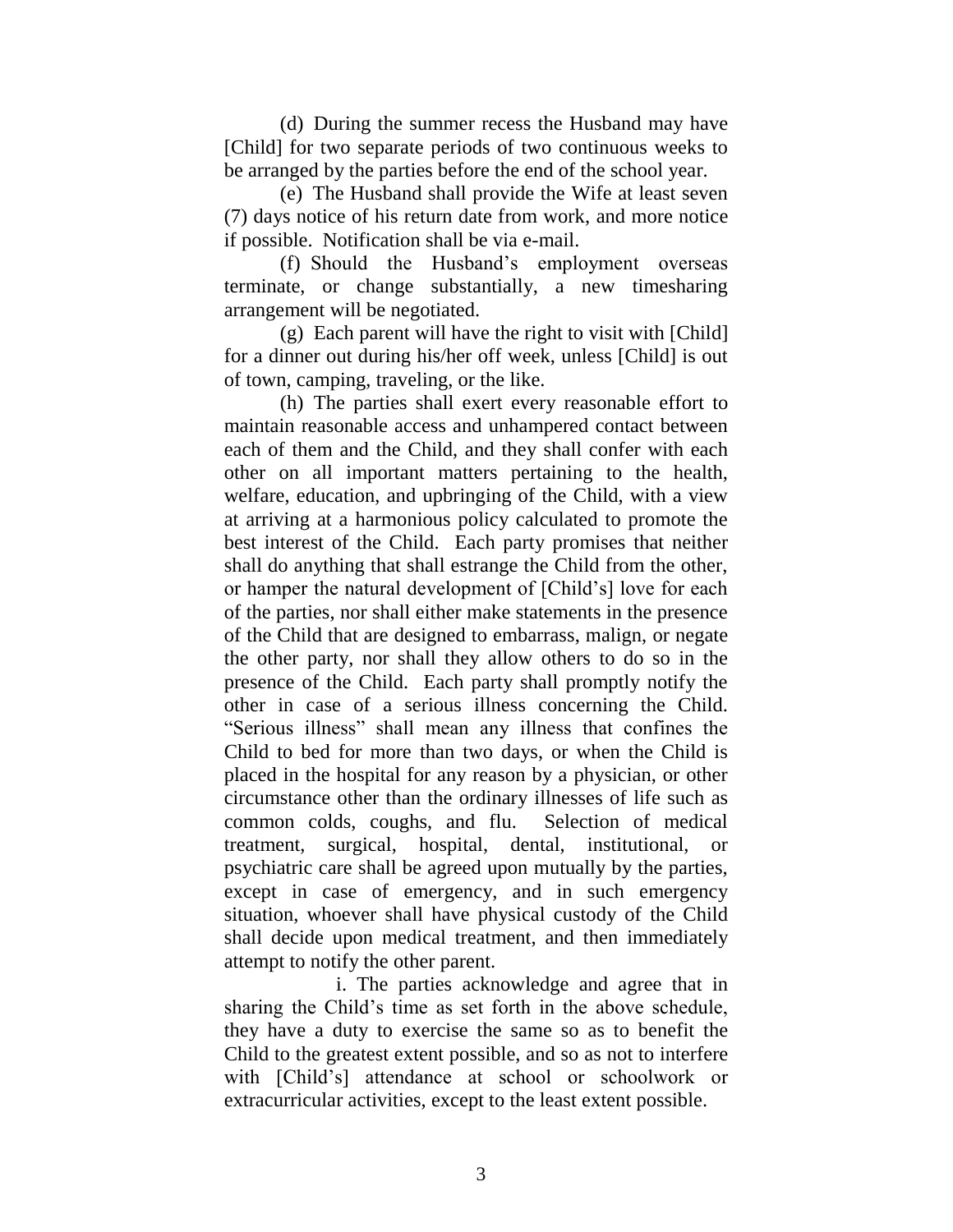ii. Each party agrees to keep the other advised of his or her current address, telephone number, and place of employment.

(i) Both parents shall exercise the following rights in the best interest of their Child;

i. Right to inspect and receive the Child's medical and dental records, and the right to consult with any treating physician or dentist of the Child;

ii. Right to consult with school officials concerning the Child's welfare and educational status, and the right to inspect and receive student records;

iii. Right to receive or have forwarded promptly from the appropriate parent or school, copies of all school reports, calendar of school events, notices of parentteacher conferences and school programs;

iv. Right to be informed of any extracurricular activities the other parent has arranged for the Child;

(j) Both parents agree to abide by the following guidelines:

i. Provide the Child with an emotional environment in which they are free to continue to love the other parent and to spend time with [Child].

ii. Encourage good feelings from the Child about the other parent and their [sic] extended family;

iii. Communicate with the other parent openly, honestly, and regularly to avoid misunderstandings that are, or could be, harmful to the Child;

iv. Plan together as parents rather than through the Child;

v. Plan and consult with the other parent in advance for time with the Child.

vi. The parties believe that it may be appropriate from time to time to remove the Child from school a day or so prior to or following extended school vacations, in order to allow a parent to add an extra several days to his or her out-of-town vacation time with the Child, and each parent agrees to be flexible and cooperate with the other in this regard;

vii. Do not, in front of the Child, take sides or take issue with decisions or actions made by the other parent;

viii. Present a united front in handling any problems with the Child;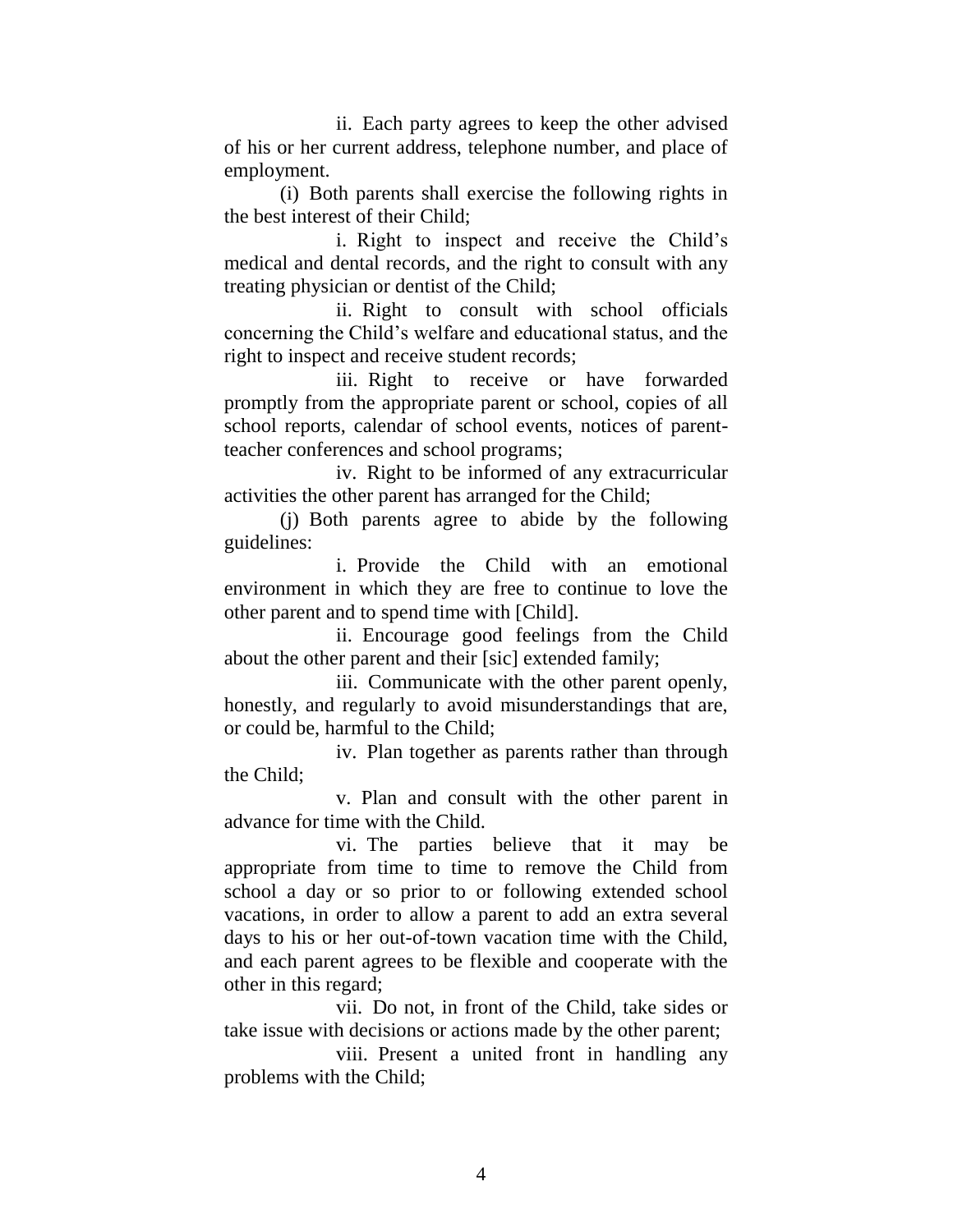ix. Take a consistent and predictable role in the Child's life, using time with the Child to strengthen relationships with the Child;

x. Be flexible in arranging dates and times with the Child so these plans do not interfere with important family events or prior planned activities of the other parent or the Child, keeping in mind that staying on schedule in all ways possible is very important to the Child and that changing the Child's schedule is very difficult on the Child.

(k) If either party desires to move from Teton County he or she shall give the other party at least 90 days written notice, and the parties shall negotiate a new time sharing agreement regarding [Child]. [Underlining in original.]

[¶4] Exhibit C to the Settlement Agreement was made up of calendar pages for the months of July through December of 2004. From that exhibit it could be ascertained that:

1. For the month of July 2004, Child was to be with Husband on July 23, 24, 25, and 31. Notes on that calendar page indicated [1. Except as otherwise indicated each exchange shall consist of delivering [Child] to school or to the other parent by 9:00 a.m., which ever is applicable. 2. [Child] shall be with Wife on all days not otherwise specifically designated.].

2. For the month of August 2004, Child was to be with Husband from August 1 through August 14, and was to be delivered to Wife at 5:00 p.m. on August 15.

3. For the month of September 2004, Child was to be with Husband on September 17, 18, 19, 23, 24, 26 and 30. That page also indicated that Child was to be delivered to Wife at 9:00 a.m. on September 25, and to Husband at 9:00 a.m. on September 26.

4. For the month of October Child was to be with Husband on October 1, 2, 3, 7, 8 and 9. Child was to be delivered to Wife at 5:00 p.m. on October 10.

5. For the month of November 2004, Child was to be with Husband on November 12, 13, 14, 18, 19, 20, 24, 25, 26, 27 and 28. Child was to be delivered to Wife at 9:00 a.m. on November 21.

6. For the month of December 2004, Child was to be with Husband on December 2, 3, and 4. Husband was to deliver Child to Wife at 5:00 p.m. on December 5, 2004. That calendar page also noted that Husband was to return on January 6, 2005.

[¶5] With respect to establishing a visitation schedule, Wyo. Stat. Ann. § 20-2-201(d) (LexisNexis 2007) provides that: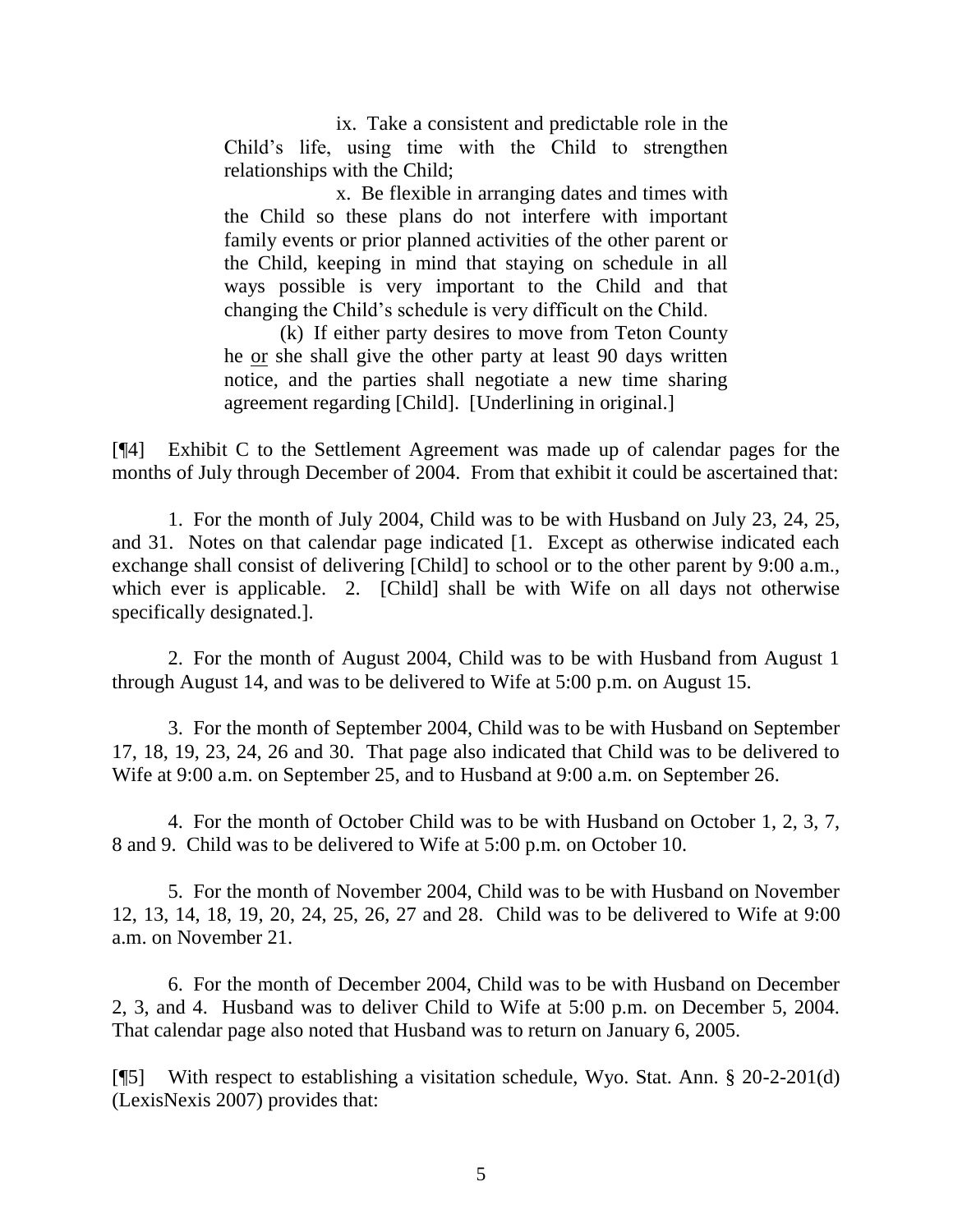The court shall order custody in well defined terms to promote understanding and compliance by the parties. Custody shall be crafted to promote the best interests of the children, and may include any combination of joint, shared or sole custody.

Wyo. Stat. Ann. § 20-2-202(a)(i) goes on to suggest that the district court should: "Order visitation in enough detail to promote understanding and compliance."

[¶6] On August 3, 2006, Husband filed a Petition for Order to Show Cause pursuant to Wyo. Stat. Ann. § 20-2-204 (LexisNexis 2007), which provides:

# **§ 20-2-204. Enforcement and modification.**

(a) Either parent may petition to enforce or modify any court order regarding custody and visitation.

(b) **A court having jurisdiction under W.S. 20-2- 203 may, upon appropriate motion of a party, require a parent to appear before the court and show just cause why the parent should not be held in contempt, upon a showing that the parent has willfully violated an order concerning the care, custody and visitation of the children**. In order to enforce and require future compliance with an order the court may find that the parent is in contempt of court, award attorney's fees, costs and any other relief as the court may deem necessary under the circumstances to the party aggrieved by the violation of an order.

(c) A court having jurisdiction may modify an order concerning the care, custody and visitation of the children if there is a showing by either parent of a material change in circumstances since the entry of the order in question and that the modification would be in the best interests of the children pursuant to W.S. 20-2-201(a). In any proceeding in which a parent seeks to modify an order concerning child custody or visitation, proof of repeated, unreasonable failure by the custodial parent to allow visitation to the other parent in violation of an order may be considered as evidence of a material change of circumstances. [Emphasis added.]

[¶7] Husband claimed that Wife:

3. [Wife] has in complete derogation of the parties' Settlement Agreement, paragraph 4, has done the following: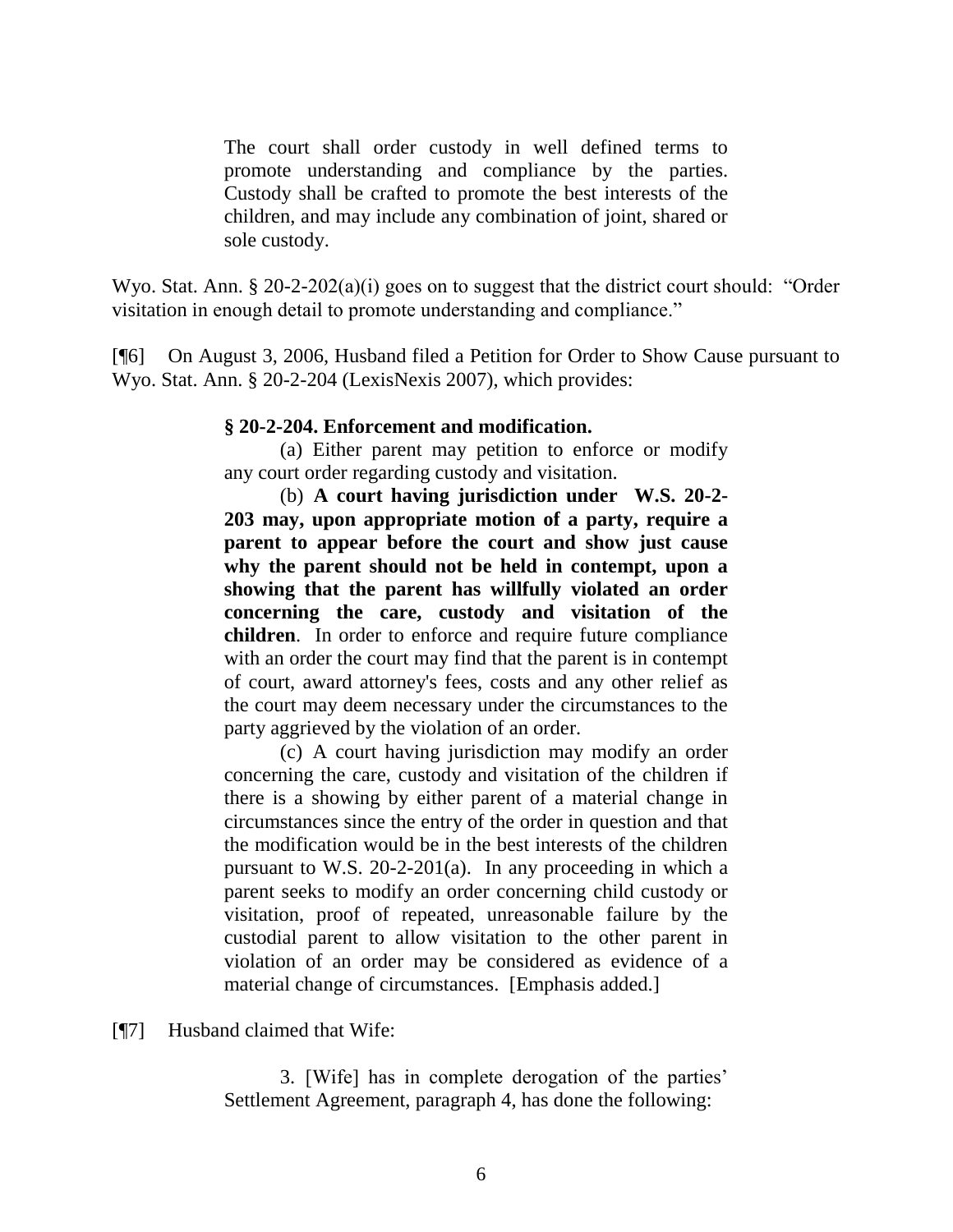(a) Failed to provide her mailing address;

(b) Blocked [Husband] from receiving any of his e-mails (see her attached e-mail of February  $18<sup>th</sup>$ , 2005);

(c) Plans visitation by using [Child] as the conduit to communicate.

4. [Wife] has in complete derogation of the parties' Settlement Agreement willfully and intentionally: "Failed to exert every reasonable effort to maintain reasonable access and unhampered contact between each of them and [Child]," as follows:

(a) When phone messages are left on [Wife's] answering machine from out of the country, no return e-mail is made by Ms. Ininns or [Child].

(b) [Wife] will not permit [Husband] to pick up [Child] from Ski Race team practice at Snow King.

(c) [Wife] will not permit the parties' minor [Child] to go to [Husband's] house after school to play with [Child's] friends while she is driving the Wilson school bus.

(d) [Wife] recently forcefully restrained the parties' minor Child from going to a baseball game with [Husband], alleging that because she paid the one Hundred Fifty (\$150.00) sign-up fee only she was permitted to take him to the game, and

(e) Has otherwise interfered or made it impossible to set up a regular phone schedule with [Child] in order that [Child] be available on specific days and times of each week when the [Husband] calls from overseas where he is working.

5. [Wife] has breached the parties' Settlement Agreement by failing to negotiate "a new timesharing agreement" for [Child] despite the fact that [Husband's] overseas employment terminated on April 28<sup>th</sup>, 2006. (see her attached e-mail of May  $31<sup>st</sup>$ , 2006).

6. Despite the fact that [Husband], due to his work, has missed every other Christmas vacation as well as Spring Break since Christmas of 2004, [Wife] has failed and refused and continues willfully to refuse to abide by paragraph 4(b) of the Settlement Agreement, which requires her to work together with [Husband] in good faith toward sharing the time for that holiday. [Wife's] position has adamantly been either use it or lose it, in derogation of paragraph 3 of the Divorce Decree, which states in part that "[Husband] be awarded liberal visitation" with the parties' minor child.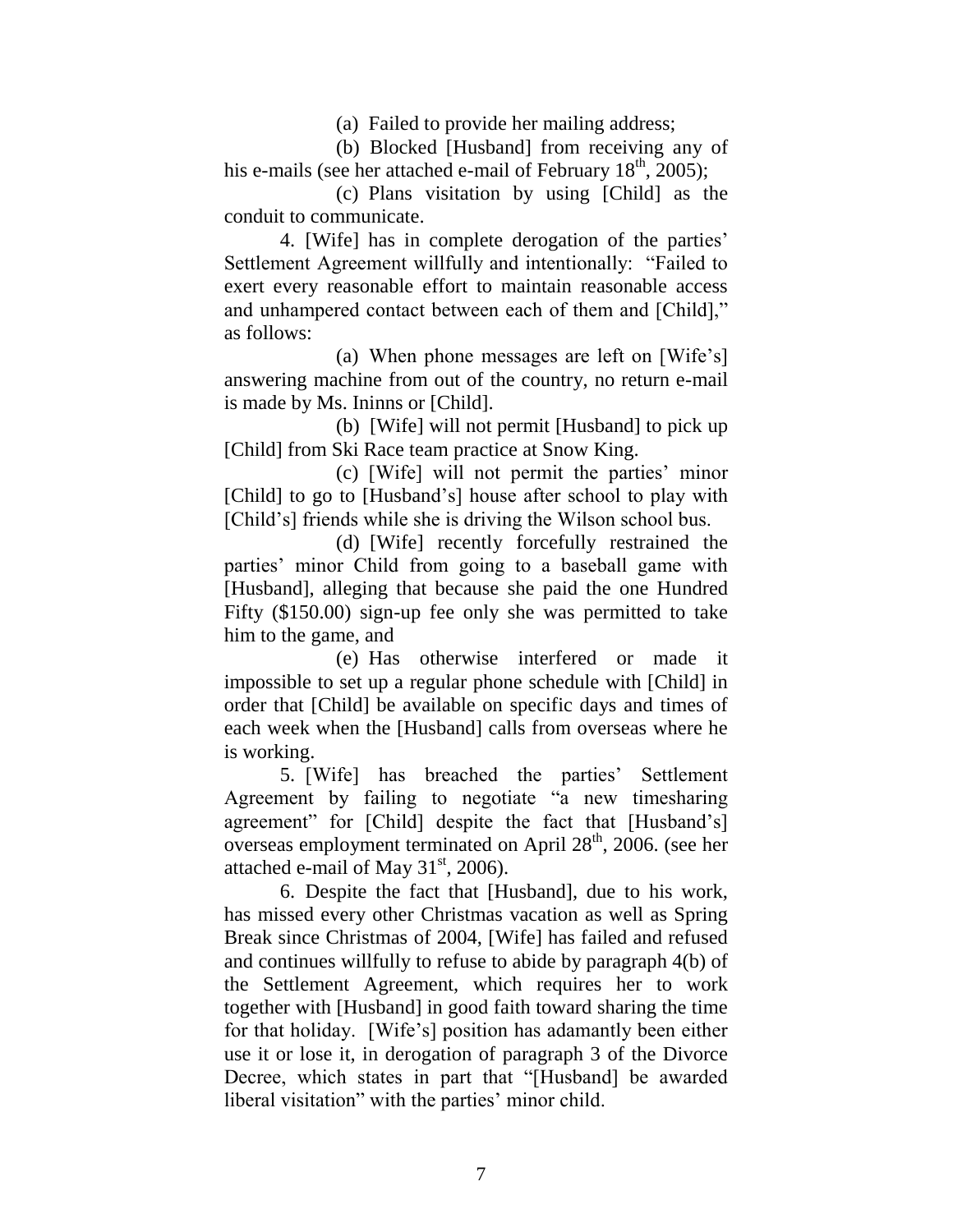7. Pursuant to the parties' Settlement Agreement paragraph 12(b), which in part states that:

"In the event that either party breaches this Agreement or is in default with respect to the same, he or she shall pay to the other party the attorney's fees and other reasonable costs incurred by the non-defaulting party as a result of the breach or default" and W.S. 20-2-204, [Husband] requests that the Court order [Wife] to pay all Court costs and [Husband's] attorney's fees for breaching the Settlement Agreement.

8. [Wife], although admitting to third parties that [Child] would rather be with his father (Petitioner) when his father is back to Jackson from work, has willfully and intentionally sought to deny [Husband] access to their son in order to punish [Husband]. See the attached affidavit of Ned Brown, which by reference is made a part hereof.

[¶8] The affidavit of Ned Brown was not attached to the Petition, but a few e-mails are attached, and to the extent they have any evidentiary value, they suggest that the idealism expressed in the Settlement Agreement has not worked very well in real life. For instance:

[¶9] On or about February 18, 2005, this e-mail exchange took place. Wife e-mailed Husband:

> "I think that you have obviously been miss guided. I am the custodial parent during the school year. Last checked school was still in session. Your schedule has is no different then before. You leave you come back. I will no longer be accepting mail from you. You will have to have your lawyer contact Lea about any schedule change. While were at it maybe we should revisit child support since your making so much more money and you have the guest apt. rented. [sic]" Husband responded: "Custodial parenting being contested. Apartment not rented. Not making anymore money. Stuff your greed. [sic]."

[¶10] On or about May 31, 2006, Husband sent this e-mail to Wife:

I will be returning to work end of july. In the meantime, I propose that I go to California, without [Child], leaving June 6 returning June  $15^{th}$ . You take [Child] July  $1^{st}$  and I pick him up July  $8^{th}$ . I then will bring [Child] back on the  $24^{th}$  of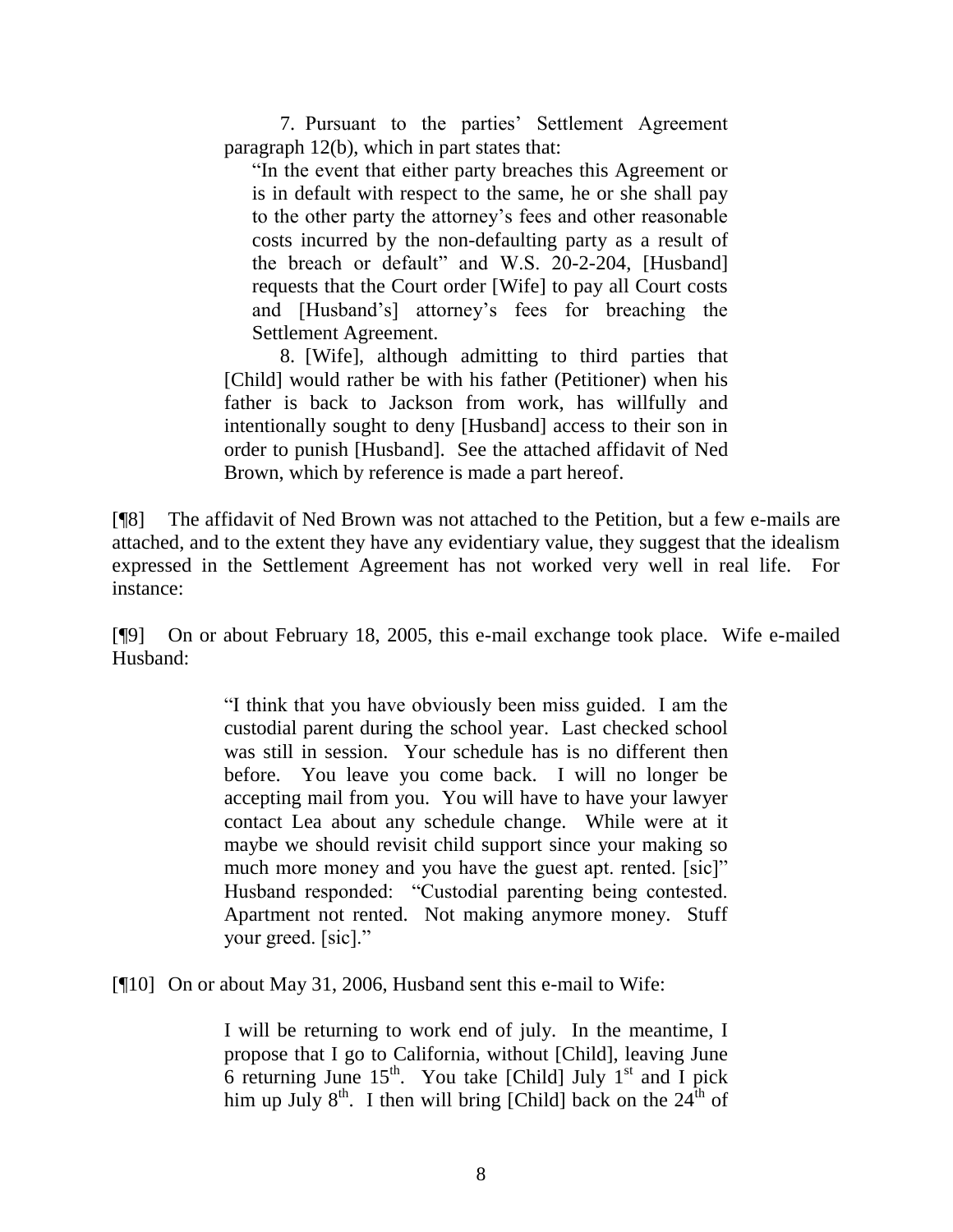July and you have him the rest of the summer. This equates to the designated time for the total summer. [sic]

Wife responded:

AND JUST WHAT DO YOU PROPOSE FOR THE REST OF THE YEAR. I NEED A SCHEDULE THAT'S SET IN STONE, NO GREY AREA'S. ONE THAT DOES NOT EVOLVE AROUND YOUR LIFE'S SCHEDULE, BUT [CHILD'S] LIFE. YOU MIGHT CHECK OUT THE SCHEDULE THAT YOU AGREED TO WHEN OUR DIVORCE WAS FINALIZED. [SIC]

Husband then countered:

Get a calendar and write your 28/28 on it. I'm not settling for anything less. You seem to forget you had [Child] the whole month of july and part of august. You also seem to forget that I have [Child] every other Sunday when you are home. I see this is going no where. While you are forgetting things, don't forget that you had [Child] last christmas. [sic]

[¶11] On August 9, 2006, Wife responded to Husband's petition, denying the bulk of his allegations. Wife asked the district court to order mediation. On August 11, 2006, the district court entered an order requiring the parties to mediate their disputes.

[¶12] On January 26, 2007, Wife filed a motion to dismiss Husband's petition, essentially contending that things remained about the same as they had been at the time of the divorce, and that the schedule agreed to by the parties at the time of the divorce should remain in force. Husband filed a motion opposing Wife's motion, essentially contending that his employment had changed and that Wife refused to meaningfully try to accommodate his overseas work schedule. The district court set those opposing positions for hearing on March 28, 2007.

[¶13] The hearing was held as scheduled, but it was not reported so we do not know what transpired at the hearing. The district court issued this order after the hearing:

> 1. There are no grounds to hold [Wife] in contempt of Court. The [Husband's] Petition to Show Cause is hereby dismissed.

> 2. The parties are to continue following the schedule outlined in the Settlement Agreement dated July 28, 2004, including the [Wife] having the child on the  $2<sup>nd</sup>$  Sunday of